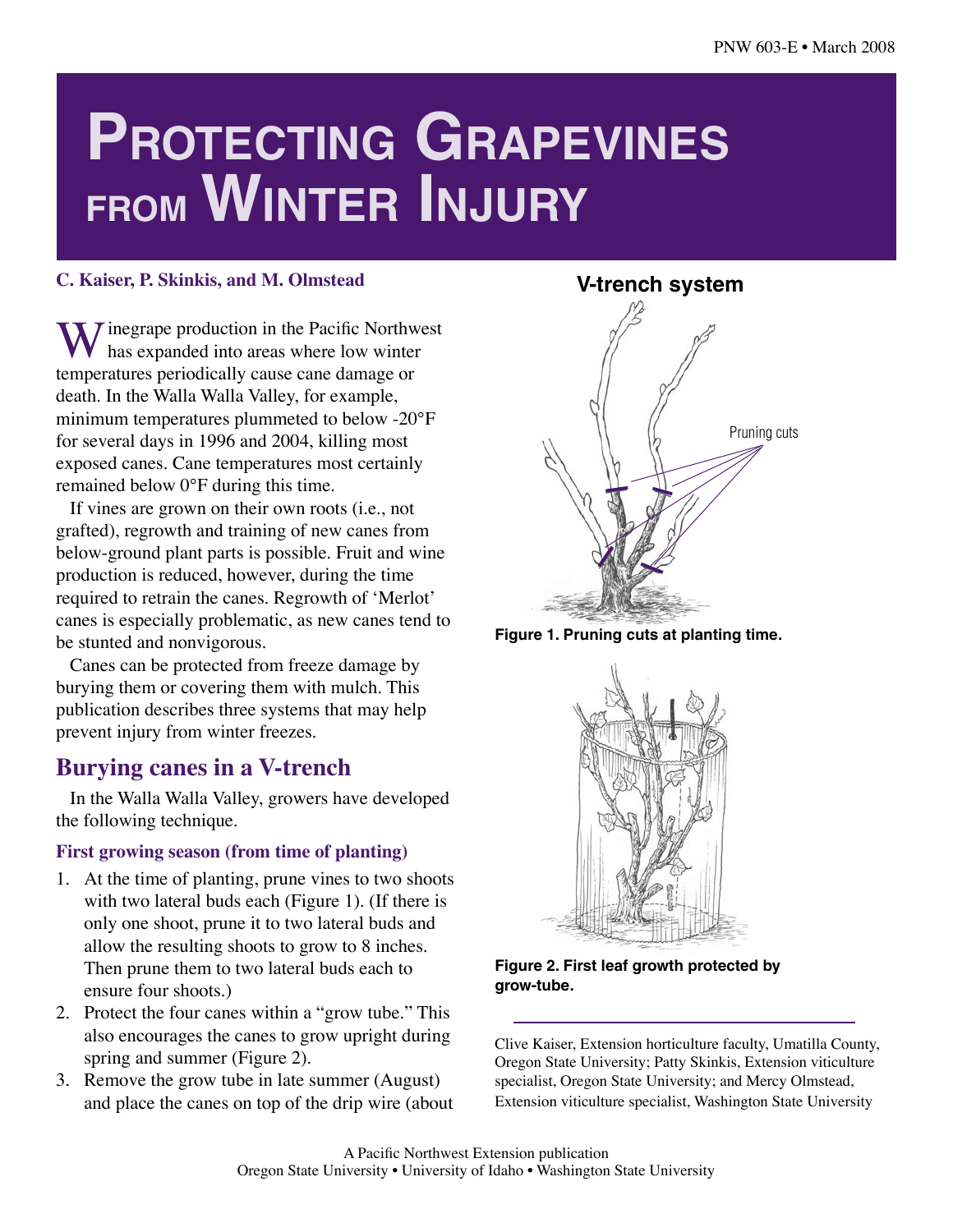1 foot above ground). There is no need to attach the vines to the drip wire.

- 4. Following leaf drop, cut a V-trench 4 inches deep into the soil, parallel to the trellising. Make the trench as close to the trunks as possible without damaging the trunks.
- 5. In late fall (before October 31 and before air temperatures drop below 32°F), lay all four canes in the trench and cover the entire vine (trunk and canes) with soil.
- 6. After the last chance of subzero temperatures has passed (mid-February), lift all four canes. Prune the two strongest canes to two buds and remove the remaining canes (Figure 3).

## **Second growing season**

- 1. Train the four canes that grow from the remaining buds in an upright position. Limit nitrogen and water applications to control growth so that internode length does not exceed 6 inches.
- 2. In late summer, lay all four canes on the drip wire.
- 3. In fall, bury the canes in a 4-inch-deep V-trench.
- 4. In mid-February, lift the canes from the soil (Figure 4). Select the two canes with the most intact lateral buds (#1 and #2) to become dual cordons. Train these canes on the cordon wire (Figures 5 and 6). The lateral buds on these canes above the height of the cordon will become fruiting spurs the following year.



**Figure 3. First dormant pruning after canes have been lifted.**



**Figure 4. Vine structure before second dormant pruning.**



**Figure 5. Pruning cuts at second dormant pruning.**



**Figure 6. Canes 1 and 2 trained to the trellis wire.**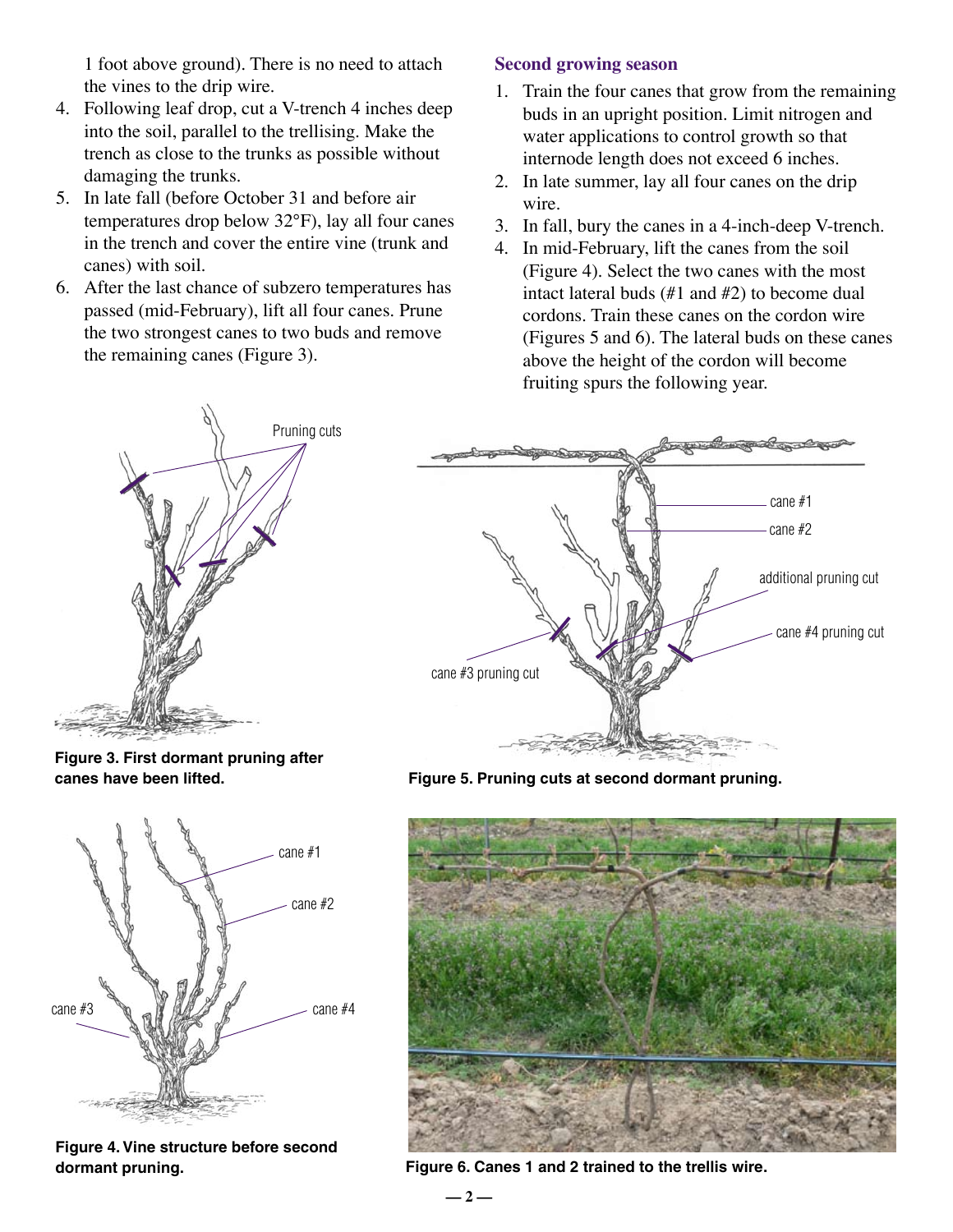

**Figure 7. After pruning, canes 1 and 2 remain. Canes 3 and 4 have been cut back to two buds each.**

5. Prune the two additional canes (#3 and #4) to two buds each (Figures 5 and 7). These buds will give rise to four new canes. Remove any additional canes at the base.

#### **Third and subsequent growing seasons**

Each year, allow four new canes to grow upright from the base of the trunk (Figure 8). Bury these canes in the fall; they will act as replacement canes if the existing dual cordons suffer winter injury. Lift all buried canes in mid-February, regardless of whether they are used to replace the cordons in the event of freeze damage. Otherwise they will root, and water



**Figure 8. Vine structure at end of third leaf.**

shoots arising from these buried canes will create a dense, tangled canopy. Prune two of the canes to two buds each and remove the other two canes.

If winter injury results in complete or partial death of the dual cordons, prune them to a couple of inches above the point where the buried canes emerge. When lifting canes in February, choose the two best canes, with the thickest stems and most intact axillary buds, and use them as replacement canes to recreate the cordon. Prune the other two lifted canes to two buds each. The four shoots that grow from these buds will become the replacement canes to bury the following winter.

#### **Considerations**

Although this technique protects plants from freezes, it has several disadvantages.

• Although a tractor can be used to cut the V-trench—using plough blades angled at 70º to the vertical plane (Figure 9)—the vines usually must be placed in the trench by hand. In some instances, it's possible to use plough blades to cover the vines, but on rocky soils this is not always possible. Lifting and pruning the canes is also labor intensive. Costs vary among growers. Vineyards on sandy loam soils with mechanized trenching and burying have the lowest cost, about \$1 per vine.



**Figure 9. Plough with angled blades for cutting a 4-inch V-trench.** 

**— 3 —**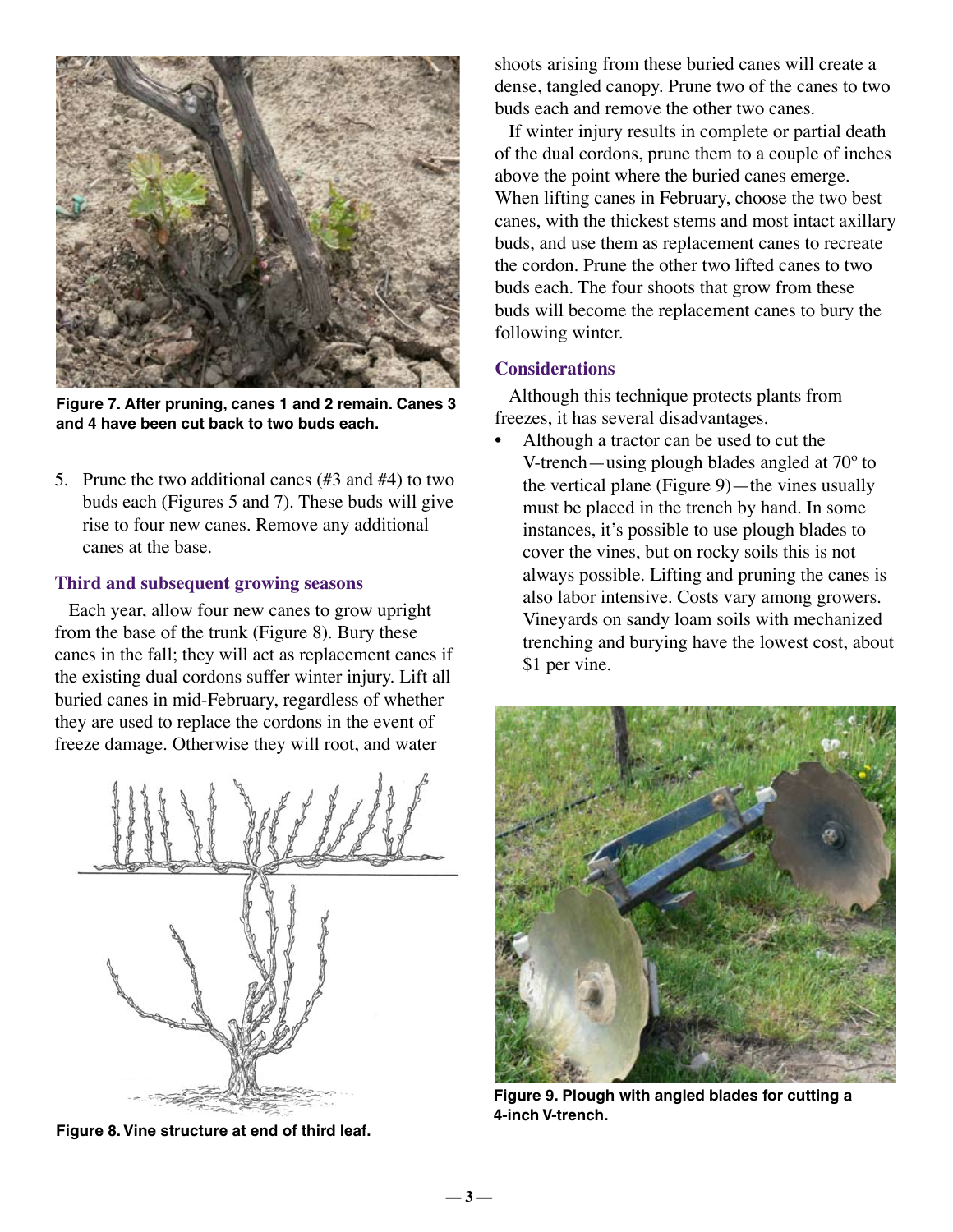- Labor usually is in short supply after harvest due to winery crushing operations.
- If grapes are left on the vine longer for flavor development, little time remains before soil temperatures drop below 32°F.
- Fall rains may hinder traffic and make the vineyard floor unworkable, and frozen soils can damage the buds as they are buried.
- If a deep winter freeze kills above-ground parts, bud break occurs at the extremities of the lifted canes well before normal bud break. These early shoots are more susceptible to late spring frosts.





**Figure 10. J-system training. (Reproduced with permission from University of Wisconsin Extension, Cooperative Extension article A1656.)** 

# **J-system training**

Two other training systems have been developed for winter freeze protection in other winegrapegrowing regions of the United States, such as Wisconsin, Michigan, and Minnesota. The first of these is the J-system (Figure 10). This system develops low renewal zones that facilitate covering in winter.

The process of burying the dormant vines is more efficient and less damaging to the trunk with this method than with the vertical shoot positioned system, as the vine is better able to withstand the physical movement of the trunk.

## **First growing season**

- 1. Plant vines at about a 45° angle (Figure 10a). The angled vine will be easier to remove from the trellis in the fall. With grafted vines, make sure the graft union is above the soil surface.
- 2. Use two trellis wires. Position one at 12 to 18 inches above ground and the other at 36 inches.
- 3. As canes grow during the first year, train them along the soil surface, using pins to keep them prostrate.
- 4. Once the canes reach 20 to 24 inches, use a flexible pole or bamboo stake to train them up to the lower trellis wire, leaving 10 to 12 inches of vine along the soil surface (Figure 10b).
- 5. After the leaves have fallen, choose the strongest cane to act as the trunk and prune back all other canes (Figure 10b).
- 6. Remove the trunk cane from the lower trellis and bury it in soil or mulch.
	- If using mulch, cover the cane with at least 5 inches of mulch before temperatures fall below 20°F.
	- If burying the trunk cane, do so before the ground freezes. Bury the cane at least 6 inches deep.

## **Second growing season**

- 1. Lift the trunk cane from the mulch or soil before bud break in the spring.
- 2. Pin the trunk cane along the ground as before and fasten the tip to the lower trellis wire. The trunk will be fully established during the second growing season.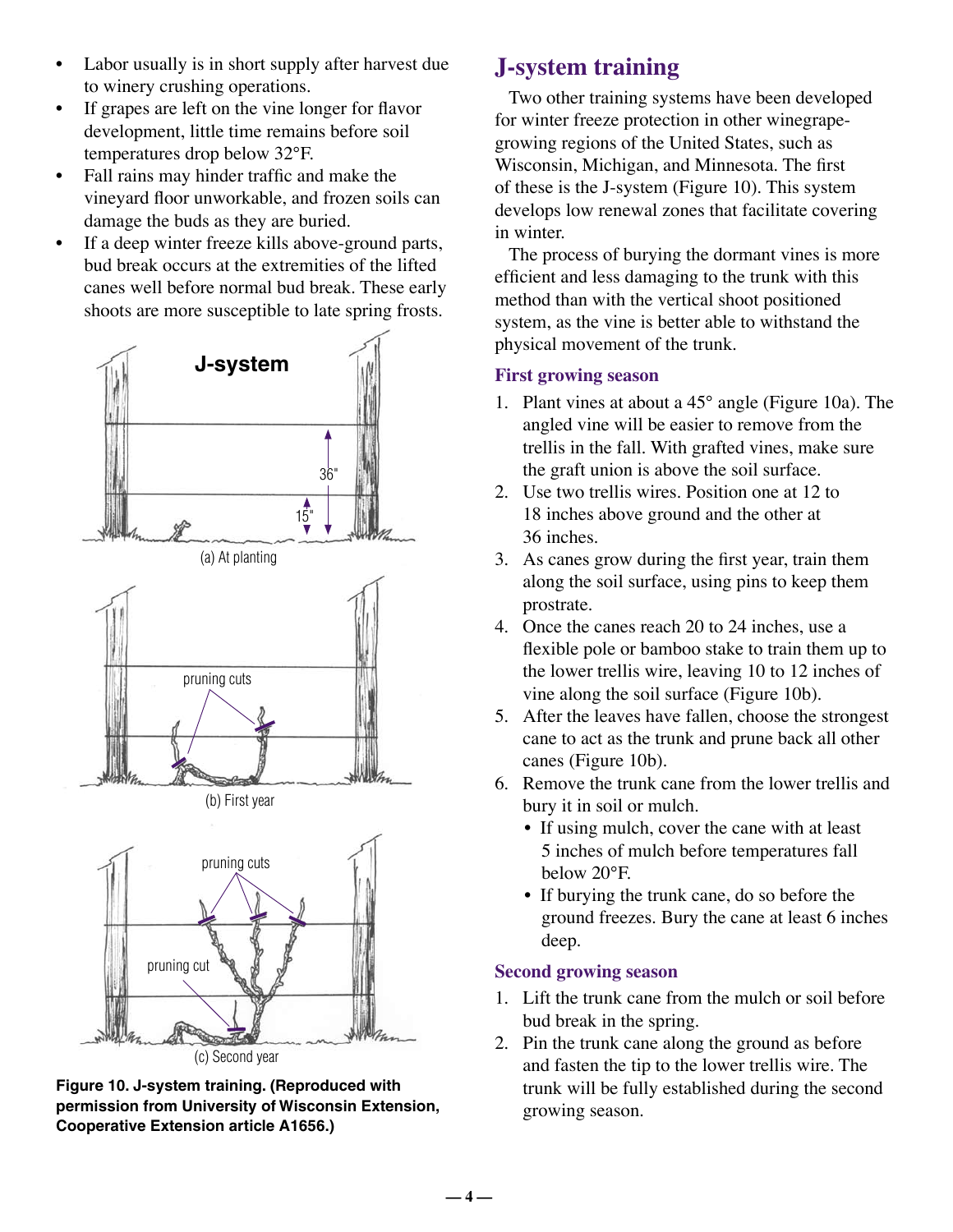- 3. Allow new canes to grow from the head of the trunk cane at the lower trellis wire. Train all canes upwards in a fan design on the upper trellis wire (Figure 10c).
- 4. Remove any additional canes (shoots) that arise from below the head of the trunk.
- 5. After the canes have lost their leaves in the fall, prune them to the level of the upper trellis wire.
- 6. Before the ground freezes, remove the canes and trunk from the trellis and bury them with soil and/or mulch as before.

#### **Third and subsequent growing seasons**

- 1. Lift the trunk and canes from the mulch or soil before bud break in spring.
- 2. Attach the trunk cane on the lower trellis wire. It should not be necessary to pin the trunk along the soil surface as it should be hardy by this time.
- 3. Attach the second-season canes in a fan design on the 36-inch trellis wire.
- 4. Once bud break occurs, you can assess bud damage and make secondary pruning cuts on these canes.
- 5. Again train all regrowth upward onto the 36-inch trellis wire to complete the fan shape.
- 6. After leaf drop in the fall, prune vines back to spurs at the "head" of the vine trunk for renewal growth the following season. Before the ground freezes, remove the canes and trunk from the trellises and bury them with soil and/or mulch as before. It should still be possible to bury the trunk, even as it becomes woody and rigid, due to the angle established during years 1 and 2.

## **Considerations**

- This method does not use "grow-tubes," as the canes produced during the first growing season are trained horizontally before being encouraged to grow vertically on the trellis.
- During the first and second growing seasons, efforts are focused on establishing the trunk. Canes on either the lower or upper trellis wire may be used as the renewal zone for shoot growth, depending on the severity of winter weather.
- If mulch is used, baiting and/or trapping of rodents may be necessary. Keeping the cover crop or vineyard floor mowed will help prevent rodent infestations.

# **Spur-pruned rose or fan system**

Another training system is the spur-pruned rose training or fan system (Figure 11). This system is nearly trunkless, and the renewal zone, or head, is kept very close to the soil surface. The renewal zone is protected by mounding with soil or mulch rather than by burial.

#### **First growing season**

- 1. Plant vines in a vertical position, i.e., not angled.
- 2. Use three or four trellis wires. Position the lowest wire at 15 inches above ground and the second at 36 inches. Add one or two higher trellis wires to support continued cane (shoot) growth. The number and length of new canes, and hence the number and height of trellis wires, depends on cultivar vigor and vineyard location.



**Figure 11. Spur-pruned rose system. (Reproduced with permission from University of Wisconsin Extension, Cooperative Extension article A1656.)**